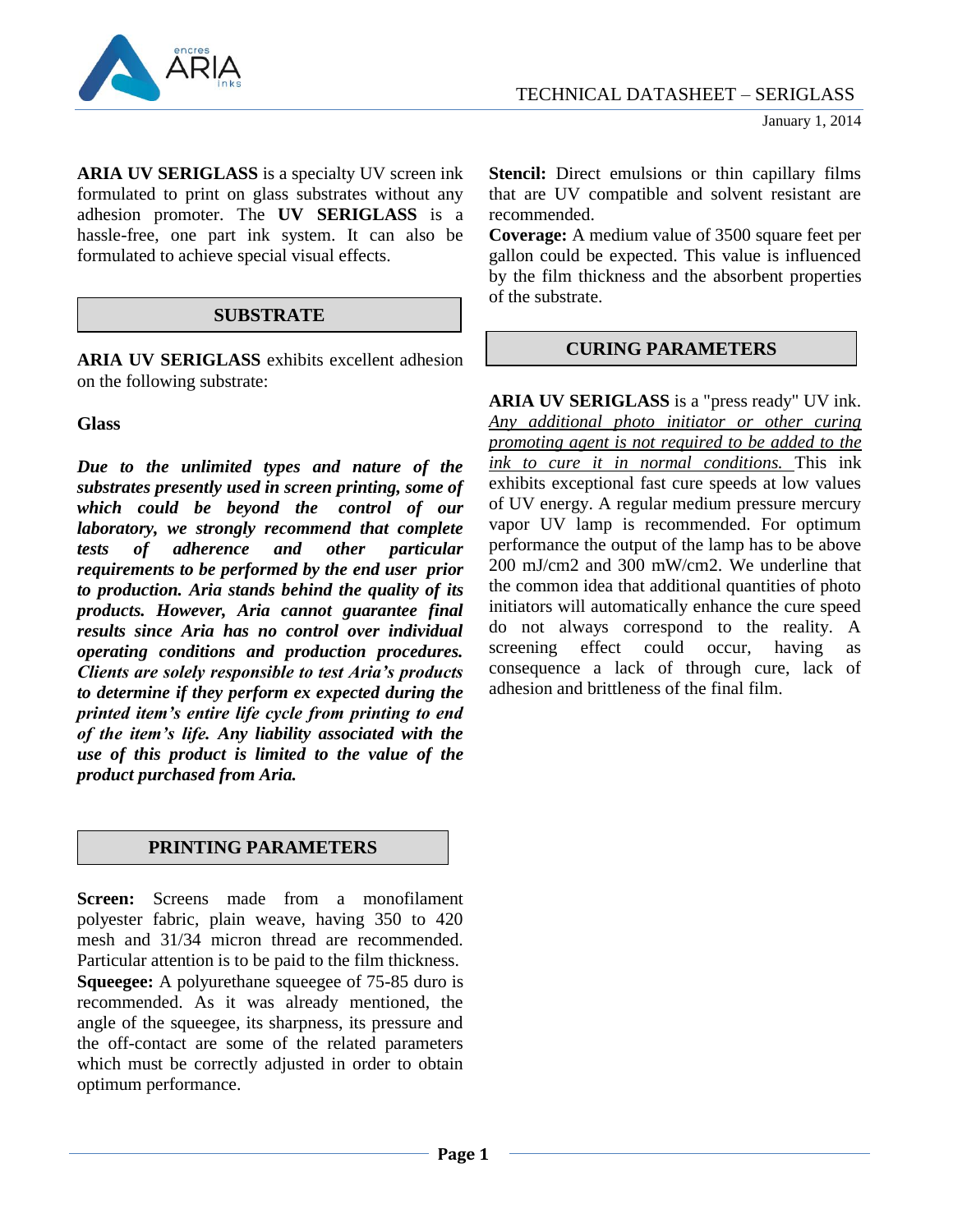

January 1, 2014

## **INK MODIFIERS ADDITIVES**

UV **FBG5000** *Mixing Clear* can be used in any proportions to reduce the intensity of plain colors. UV **FBH5000** *Mixing Clear* is to be used to adjust the optical density of process colors.

**ARIA UV SERIGLASS** exhibits excellent adhesion properties on glass without the use of any adhesion promoter. The end user has to pretest the ink for the intended application prior to production.

# **AVAILABLE COLORS**

**UV SERIGLASS** inks are available in the following color systems: ARIA Standard Printing Colors, Matching System Base Colors, Standard Density Halftone Colors.

Note: Guide matching formulas based on ARIA Standard Printing Base Colors are available for all colors of Matching System.

| <b>Standard Printing</b> | Code | <b>Color Matching System</b> | Code |
|--------------------------|------|------------------------------|------|
| <b>Base Colors</b>       |      | <b>Base Colors</b>           |      |
| Primrose Yellow          | 200  | Yellow                       | 201P |
| Lemon Yellow             | 210  | Yellow 012                   | 202P |
| Medium Yellow            | 220  | Orange 021                   | 301P |
| Orange                   | 300  | Warm Red                     | 506P |
| Dark Orange              | 310  | <b>Red 032</b>               | 507P |
| Fire Red                 | 500  | <b>Rubine Red</b>            | 508P |
| <b>Bright Red</b>        | 505  | Rhodamine Red                | 509P |
| Magenta                  | 605  | Purple                       | 701P |
| Violet                   | 720  | Violet                       | 702P |
| Blue                     | 805  | Blue 072                     | 803P |
| Green                    | 900  | Reflex Blue                  | 804P |
| <b>Black</b>             | 051  | Process Blue                 | 805P |
| Mixing White             | 030  | Green                        | 903P |
| S/O White                | 002  |                              |      |
| <b>Mixing Black</b>      | 051  |                              |      |
| S/O Black                | 052  |                              |      |